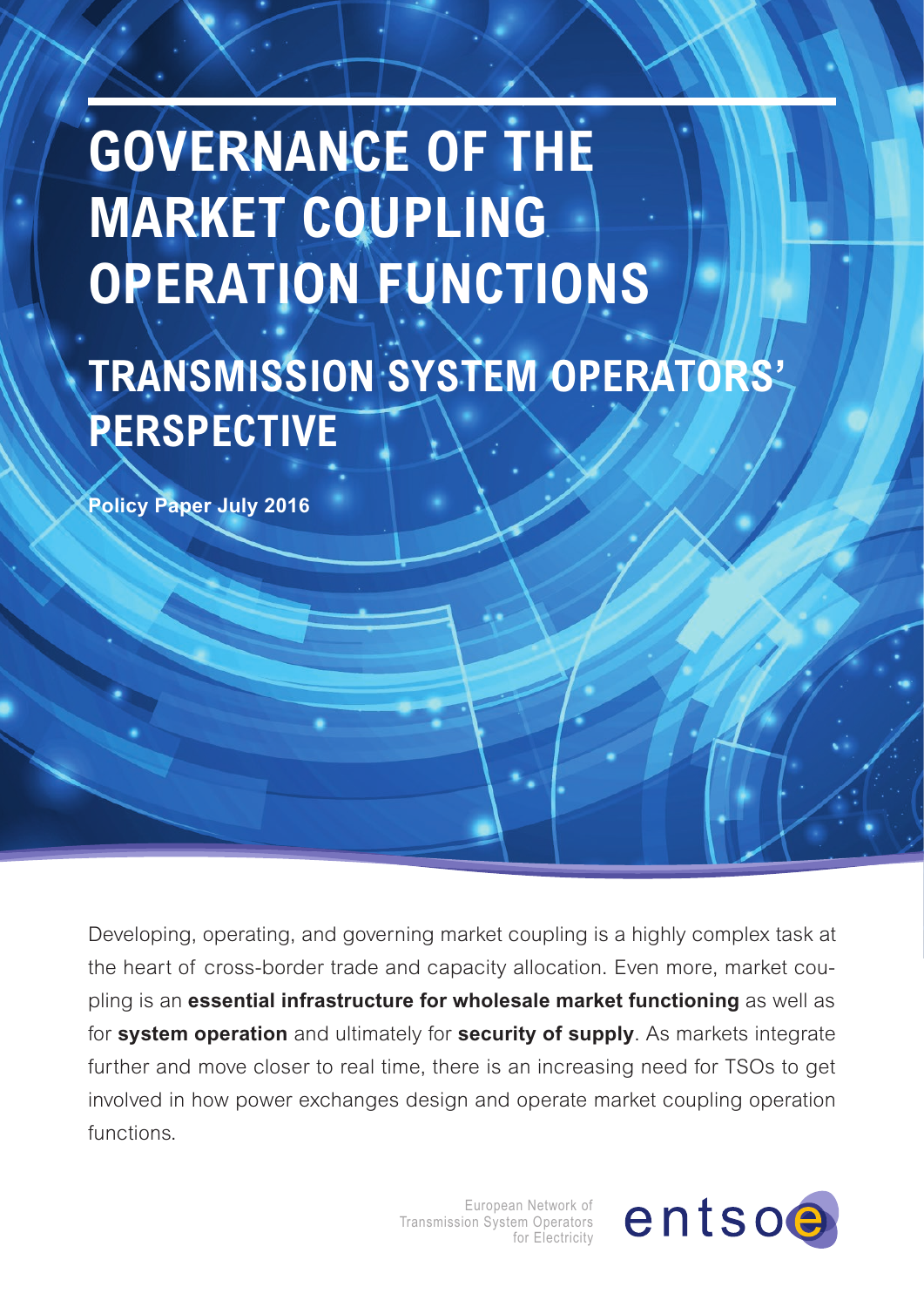## **1 CONTEXT AND PURPOSE OF THE PAPER**

Day-ahead market coupling has become the most evident feature of integrated European electricity markets. Through this process, bids and offers collected around European day-ahead markets are matched together, compatibly with both network capabilities and clearing prices are defined, and day-ahead cross-border transmission capacity is simultaneously allocated.

Market coupling requires processing input from all involved nominated electricity market operators (NEMOs) and transmission system operators (TSOs) – essentially bids and offers and network capacities and constraints – matching them by operating a central algorithm, and lastly validating and sending outputs, such as matched trades, clearing prices, and scheduled exchanges, to NEMOs and TSOs. All this has to happen within precise and tight timelines, while ensuring optimal economic solutions, high performance, and robustness.

Developing, operating, and governing market coupling is thus a highly complex task at the heart of cross-border trade and capacity allocation. Even more, market coupling is an essential infrastructure for wholesale market functioning as well as for system operation and ultimately security of supply.

In this context, and considering TSOs' legal responsibilities to allocate capacity and maintain secure grid operation, ENTSO-E and its members are naturally very mindful of the establishment and operation of market coupling operator (MCO) functions. The TSOs' key interest is that the MCO functions can continuously ensure robust and optimal solutions, especially in view of future evolutions of its geographical scope (i.e., market extensions) and of its technical capabilities (new products and closer to real-time processes).

TSOs recognise NEMOs' core competences and proven experience, which has led, for instance, to successful projects on day-ahead market coupling. As such, we have supported their leading role recognised by capacity allocation and congestion management (CACM) in establishing and operating MCO functions. At the same time, we believe that the governance framework of MCO functions needs to ensure appropriate TSO involvement, together with transparent decision making and regulatory oversight of performances and costs. While CACM – and multilateral NEMO-TSO agreements – already define elements of such a framework, we see potential space for further improvements, in particular to address challenges deriving from market integration and transformations.

With this paper, ENTSO-E aims at identifying such challenges and possible improvements. Distinction is made between improvements that can already be put into place today by NEMOs and TSOs in the framework of a respectful and effective cooperation as well as others that may require future legislative intervention.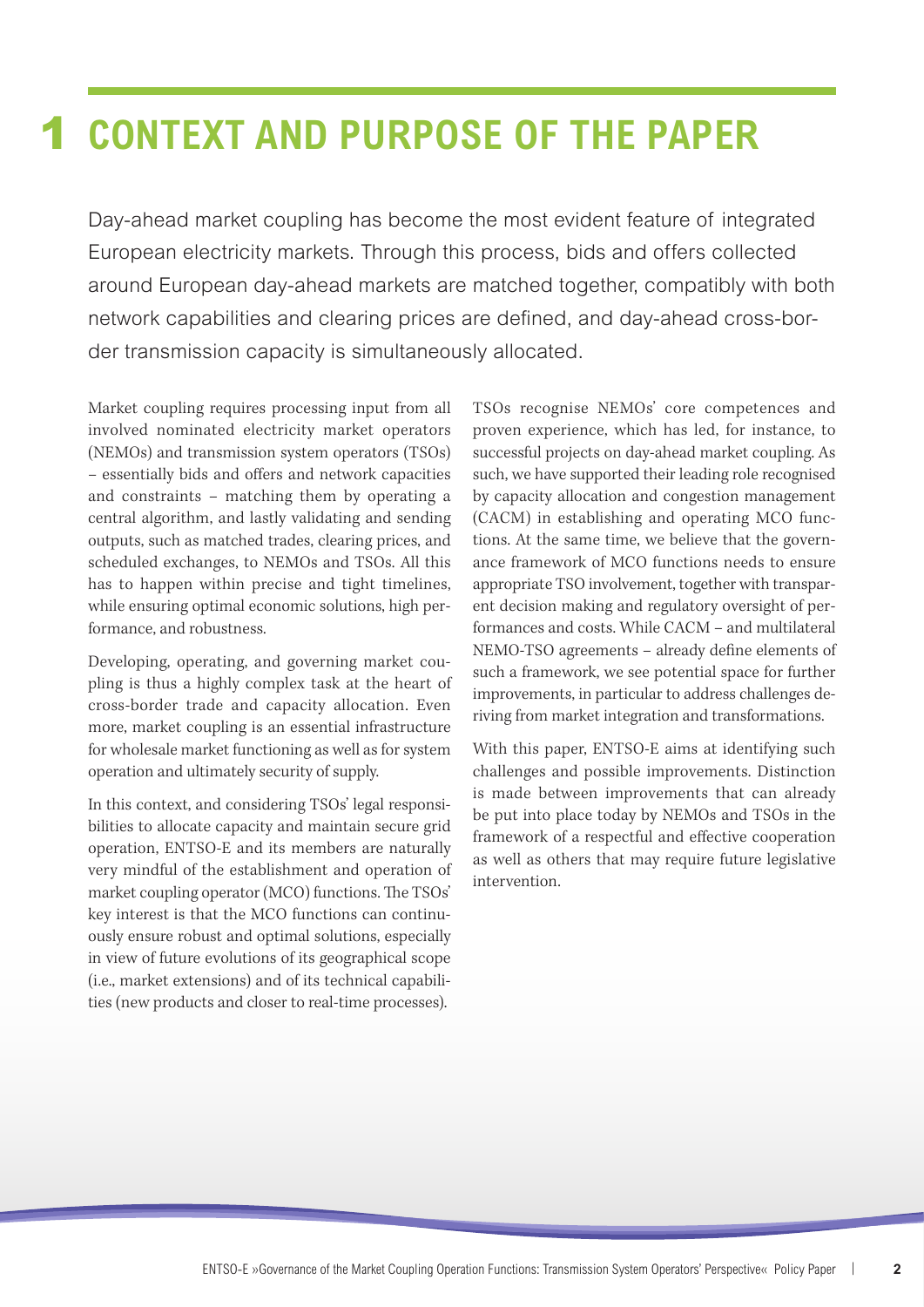### **2 MCO FUNCTIONS TODAY: EXPERIENCES AND REGULATION**

The Commission Regulation (EU) 2015/1222, establishing the guideline on CACM, entered into force in August 2015. Compared to the previously applicable legal framework, CACM is not only more detailed but also now governs different aspects of the relations between the parties involved in day-ahead or intraday market coupling (in particular cooperation between TSOs and power exchanges) and of their activities related to market coupling.

### WHAT EXACTLY DOES CACM DEFINE?

#### **NEMOs AND NEMOs' TASKS:**

The CACM introduces a new definition in capacity allocation and congestion management, the NEMOs, a role normally covered by power exchanges. A NEMO is defined by Art. 2 CACM as *'an entity designated by the competent authority to perform tasks related to single day-ahead or single intraday coupling'*. The tasks of a NEMO are described in Art. 7; NEMOs act as market

#### **MCO FUNCTION:**

Article 7(2) also contains a list of tasks that NEMOs have to perform jointly with other NEMOs for the implementation of the MCO function. These include '*developing and maintaining the algorithms, systems and procedures for single day-ahead and intraday coupling'*, *'processing input data on cross-zonal capacity and allocation constraints provided by coordinated capacity calculators'*, '*operating the price coupling and continuous trading matching algorithms'*, and *'validating and sending single day-ahead and intraday coupling results to the NEMOs'*. Different from the NEMO role, the MCO is not a defined entity but a function

operators in national or regional markets to perform, in cooperation with TSOs, day-ahead and intraday coupling. This includes receiving orders from market participants, having responsibility for matching and allocating orders based on the coupling results, publishing prices, and settling and clearing the contracts resulting from the trades.

corresponding to *'the task of matching orders from the day-ahead and intraday markets for different bidding zones and simultaneously allocating cross-zonal capacities'*. All NEMOs shall submit *'a plan that sets out how to jointly set up and perform the MCO function. The plan shall include a description of the expected impact of the terms and conditions or methodologies on the establishment and performance of the MCO function'* to all NRAs and ACER. As long as tasks of Art. 7(2) are fulfilled, NEMOs thus have relative freedom to jointly decide how to establish and operate the MCO function.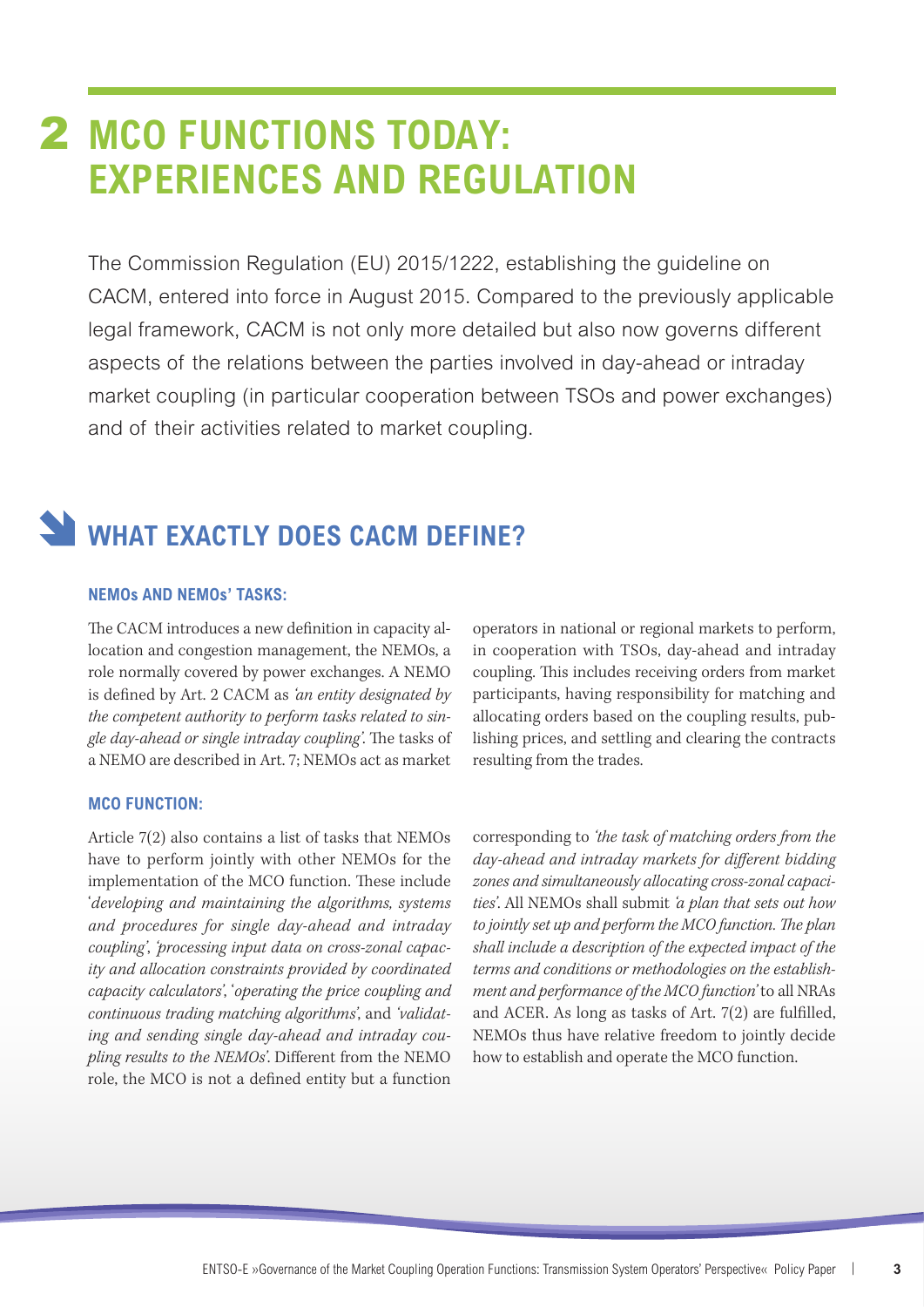#### **COMPETITION BETWEEN NEMOS:**

Article 4 stipulates that each Member State shall ensure that at least one NEMO is designated in each bidding zone in its territory. *'For that purpose, domestic and non-domestic market operators may be invited to apply to be designated as a NEMO'*. A NEMO designated in one Member State has the right to offer day-ahead and intraday trading services with delivery in another Member State, subject to a simple notification to the designating authority of that Member State.1) This implies that multiple competing NEMOs may exist in the same bidding zone, while being forced to cooperate in the establishment and operation of the MCO function.

#### **REGULATORY OVERSIGHT OF NEMOS:**

The Member State where the NEMO has been designated shall ensure that designation is revoked if the NEMO fails to maintain compliance with the criteria in Art. 6 (e.g., adequate resources, cost-efficiency, non-

#### **REGULATORY OVERSIGHT OF MCO FUNCTIONS:**

All NRAs shall approve NEMO plans on how to jointly set up and perform MCO functions. Further, ACER shall monitor the progress of NEMOs in establishing and performing MCO functions and report to the EC if this progress is satisfactory within 12 months after entry into force of the CACM regulation. Moreover,

discrimination of market participants, appropriate market surveillance arrangements, proper transparency, and confidentiality agreements).

ACER *'may assess the effectiveness and efficiency of establishment and performance of the MCO functions at any time. If that assessment demonstrates that the requirements are not fulfilled, the Agency may recommend to the Commission any further measures needed or timely and efficient delivery'*.

### **BEYOND LEGAL REQUIREMENTS: EXPERIENCE FROM DAY-AHEAD AND INTRADAY IMPLEMENTATION PROJECTS**

In the **day-ahead** timeframe, a number of regional market coupling initiatives have now led to couple together the majority of EU markets under multi-regional coupling (MRC). These experiences have proven the capability of good cooperation among NEMOs as well as between NEMOs and TSOs.

At the same time, in the **intraday** timeframe, the crossborder intraday market project (XBID) to couple the European market together has experienced significant delays over the last years. Several factors have led to this situation: technical challenges, lack of stakeholders' consensus on the target model, inherent competition of NEMOs, inefficient decision-making processes,

communication issues with the service provider, and lack of clarity on cost sharing and cost recovery. Compared to the day-ahead experience, higher inherent complexity of the market design, with the integration of the capacity management module and the shared order book function, has also been mirrored in higher governance complexity. The peculiarity of the intraday markets, their process timings, and closer interactions of market and physics have to be considered when establishing, operating, and monitoring MCO functions. As such, different governance and regulatory solutions could be needed for the coupling of day-ahead markets compared to those of intraday ones.

1) However, a Member State may still refuse the trading services by a NEMO designated in another Member State, for instance if a national legal monopoly exists already, if technical obstacles exist affecting operational security, if trading rules are not compatible, or if the NEMO is a national legal monopoly in the Member State where it is designated.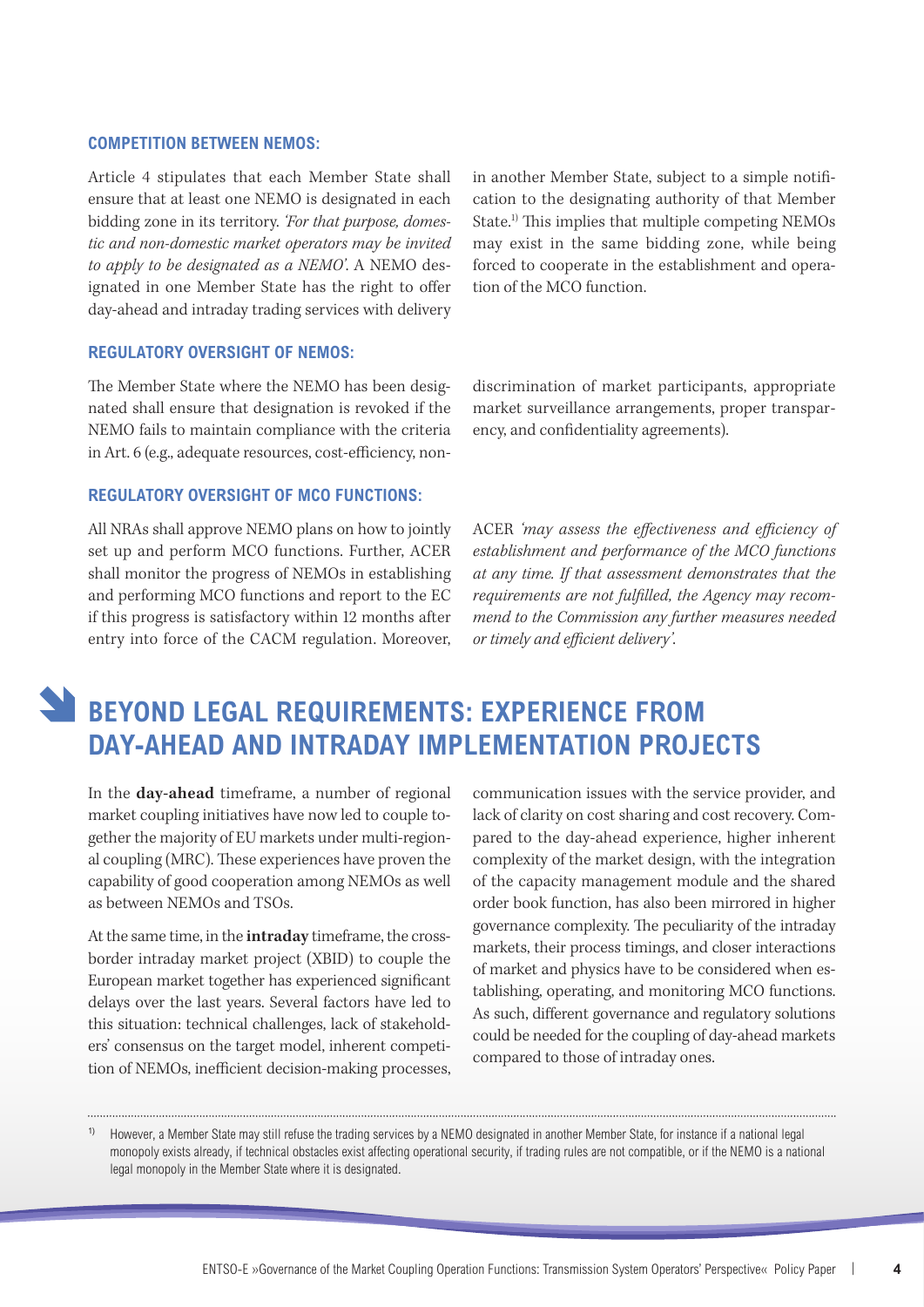### **CURRENT CHALLENGES AND POTENTIAL SHORTCOMINGS OF THE EXISTING GOVERNANCE FRAMEWORK**

Most NEMOs are private companies competing with one another (even within the same bidding zones) on products, services, fees, and covered market areas. At the same time, they have a legal obligation to cooperate closely in establishing and operating an essential system, such as the MCO functions. This current hybrid set up of competitive entities jointly establishing a monopoly function could result in some inherent conflicts and possible drawbacks. Effective competition between NEMOs could be distorted, for instance, due to the possibility for some NEMOs acting as monopolies within their Member State, while proper

regulatory oversight could be challenging. Competition may hamper the cooperation for further development of market design or, in the worst case, may even reduce the NEMOs' attention to the required robustness of the system. Essentially, there are potential risks that, while competition creates complexity for capacity allocation ( for instance management of fallback auctions with several NEMOs within a bidding zone), NEMOs would not have enough incentive for jointly establishing and operating the MCO functions in an efficient manner.

### **FUTURE CHALLENGES**

There is a widespread trend towards shorter market time units ( for instance with the introduction 15-minute products) and of shorter lead times for intraday trading at the local level, which will inevitably also affect cross-border markets in the future. Many major markets in Europe are already allowing trading up to 30 minutes before delivery. As per cross-zonal intraday exchanges, CACM sets gate closure times at 60 minutes before delivery as a starting point. However, intraday cross-border gate closure time (GCT) could move closer to real time in the future.

This shortening trend for products and processes is already affecting how TSOs manage congestions (e.g., redispatching). Further evolutions of process timings and algorithms, including possible co-optimisation of energy and reserves (as foreseen in the draft 'Electricity Balancing Guideline'), will have major implications for TSOs' abilities to uphold their responsibilities for secure grid operation.

New products and wider geographical scale of coupled markets will inevitably increase algorithm complexity by stressing performances, robustness, and the capability to respect process deadlines for delivering results. Furthermore, the challenges and potential shortcomings of the current governance framework highlighted above are likely to become even more evident. With these developments, the way that the MCO functions are developed and operated becomes even more critical to the TSOs' tasks of capacity allocation and grid operation; this increases the need for TSOs to control the algorithm requirements but also the execution of MCO functions.

On the other hand, it must be ensured that TSOs can still define the limits of feasible process timings as these affect system operation. Such limits should thus not be trespassed.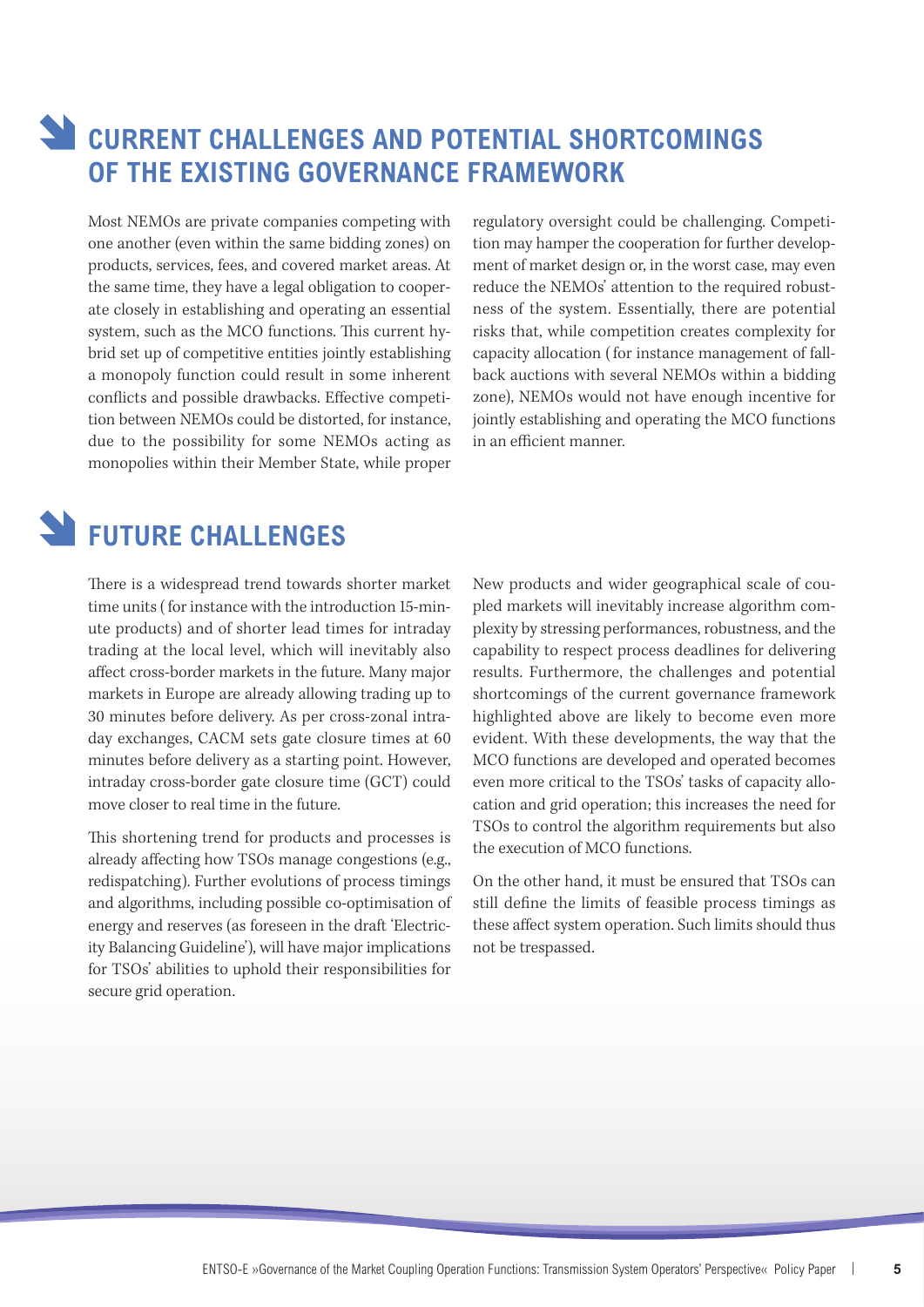# **SOLUTIONS** 3

In the context of ongoing experiences and the current legislative framework, ENTSO-E recommends a number of solutions to address the challenges and shortcomings described above.

First, we recommend some **no regret improvements**, which do not require any legislative changes. As implementation of CACM arrangements becomes a reality, cooperation between TSOs and NEMOs can be further enhanced via well-defined processes as well as existing platforms:

- 
- In accordance to Art. 37, TSOs will propose a common set of requirements for the price coupling algorithm and continuous trading matching algorithm to NEMOs. In requiring functionalities, performances, and deadlines for delivery of results, TSOs should be entitled to set the necessary level of detail and robustness, especially for cross-zonal capacity, and the allocation constraints should be respected. As such requirements will be subject to public consultation (together with NEMOs' common set of requirements), the input from market parties and other stakeholders will also be useful to identify additional requirements that are essential for efficient capacity allocation. The TSOs are working on such requirements.
- On top of making the best use of the processes and inputs that are legally defined by CACM, it is important for TSOs to be able to flag risks or suboptimal solutions to NEMOs as soon as they are identified. For this purpose, NEMOs should be open to a constructive and continuous dialogue with TSOs and to proposing timely solutions to the issues identified by TSOs.
- Such regular dialogue between TSOs and NEMOs should take place at different levels, making the best use of existing cooperation platforms, such as the MRC algorithm task force where TSOs are invited, and the future TSO-NEMO Committee. We welcome NEMOs' initiative to open up their working level groups to TSOs and consider that the most transparent and responsible involvement should be guaranteed.

Based on the experience of the ongoing projects under the CACM implementation, NRAs and EC should assess the effectiveness of its legal provisions and of current implementation processes. Should the level of NEMOs cooperation or TSOs involvement not be satisfactory, further regulatory measures should be considered. The CACM actually already requires the EC to evaluate – two years after the entry into force – *'the governance of single day-ahead and intraday coupling established by this Regulation, with particular emphasis on the transparency of MCO functions carried jointly by the NEMOs. On the basis of that report, and if the Commission deems that there is ambiguity in carrying out the monopolistic MCO functions and other NEMO tasks, the Commission may consider appropriate legislative or other appropriate measures to further increase transparency and efficient functioning of single day-ahead and intraday coupling'*.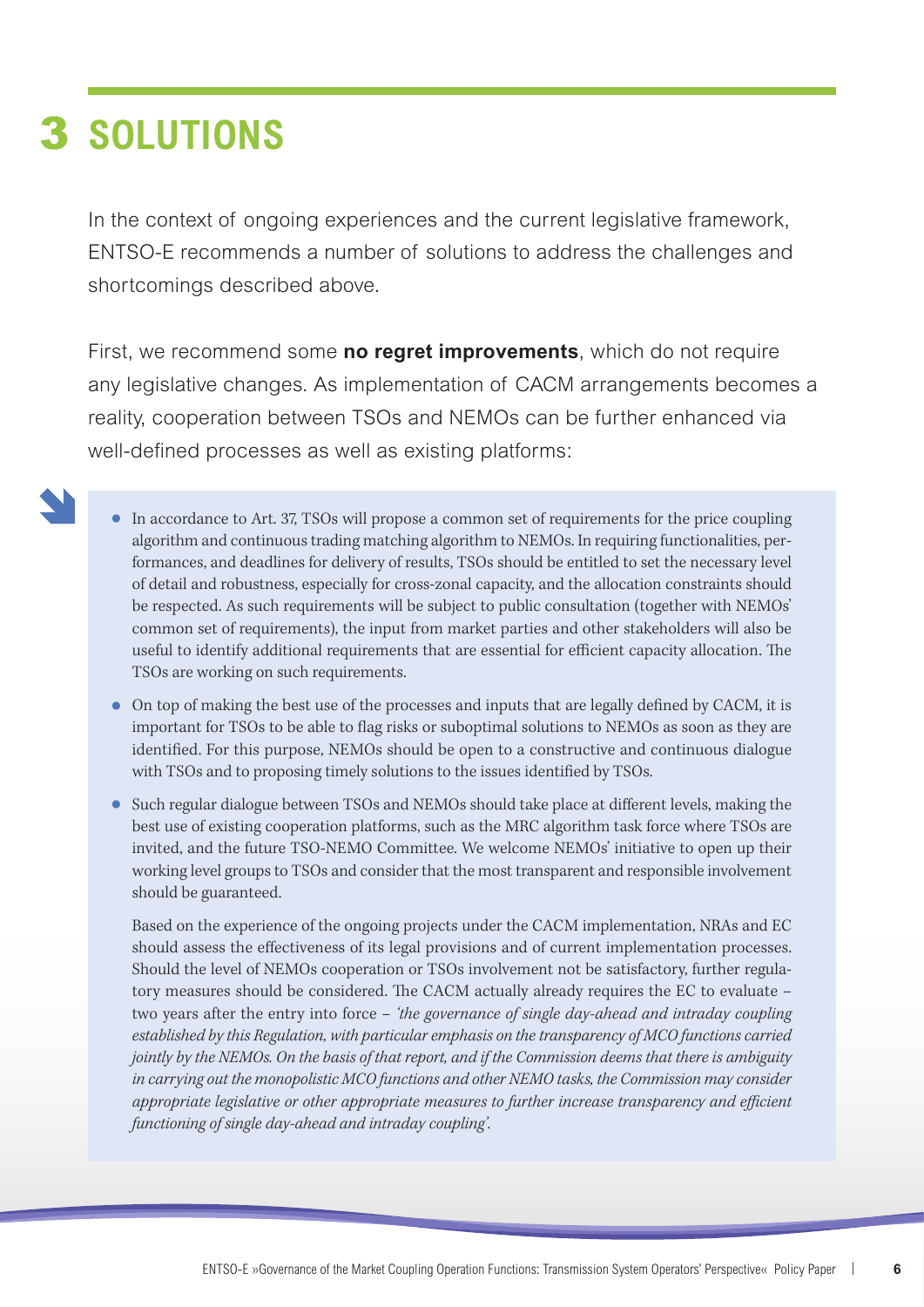A second category of improvements, if necessary, may not necessarily require legislative changes but at least a concrete **CACM regulation upgrade** of TSOs' participation in NEMO-led tasks related to cross-zonal capacity allocation. In particular, either via a CACM amendment or via an appropriate contractual framework, further involvement of TSOs in MCO processes should be ensured, such as:

- 
- Due TSO participation in the selection process for the designation of the MCO coordinator will allow TSOs to have an upfront overview of the robustness of the designated party;
- The possibility for all TSOs to actually approve day-ahead and intraday algorithm amendments with a similar role to NEMOs (not only to submit amendments for TSO requirements with only a cooperative role in drafting the amended proposal). This would ensure that the final amended proposal by all NEMOs is fully in line with the requirements for efficient capacity allocation;
- The possibility for all TSOs to have a role in the decision-making process whenever a new bidding zone border joins in order to properly assess the consequences of the MCO processes and efficiency when enlarging the geographical scope and introducing new 'products' (e.g., specific orders or specific features like the Italian Prezzo Unico Nazionale – PUN) and to have a due capability of intervention.

Whenever necessary, ENTSO-E sees the potential for a more significant intervention in **defining market coupling functions**, possibly requiring amendments to CACM or other regulations. In particular:

- 
- The MCO functions will need to be clearly defined at the European level; the establishment of the MCO should not be left to a plan submitted by NEMOs to NRAs for approval but instead clearly defined by legislation as monopoly functions with rules on governance and decision-making, cost sharing and cost recovery principles, liabilities, etc.
- The solution for the MCO functions would need to be jointly developed by Member States and NRAs, in close cooperation with TSOs and NEMOs. In any case, TSOs should be closely involved in the selection process of the MCO function to be able to control robustness and efficiency of the implemented solution.
- To ensure that NEMOs' cooperation to operate the MCO functions is not negatively affected by their competition for services, liquidity and fees in local markets, the MCO functions need their own governance structure and business rules. This would imply clear separation of accounting, decision-making processes, revenues, and costs. This may allow introducing real incentives for NEMOs to cooperate efficiently for the MCO role and algorithm development. >>>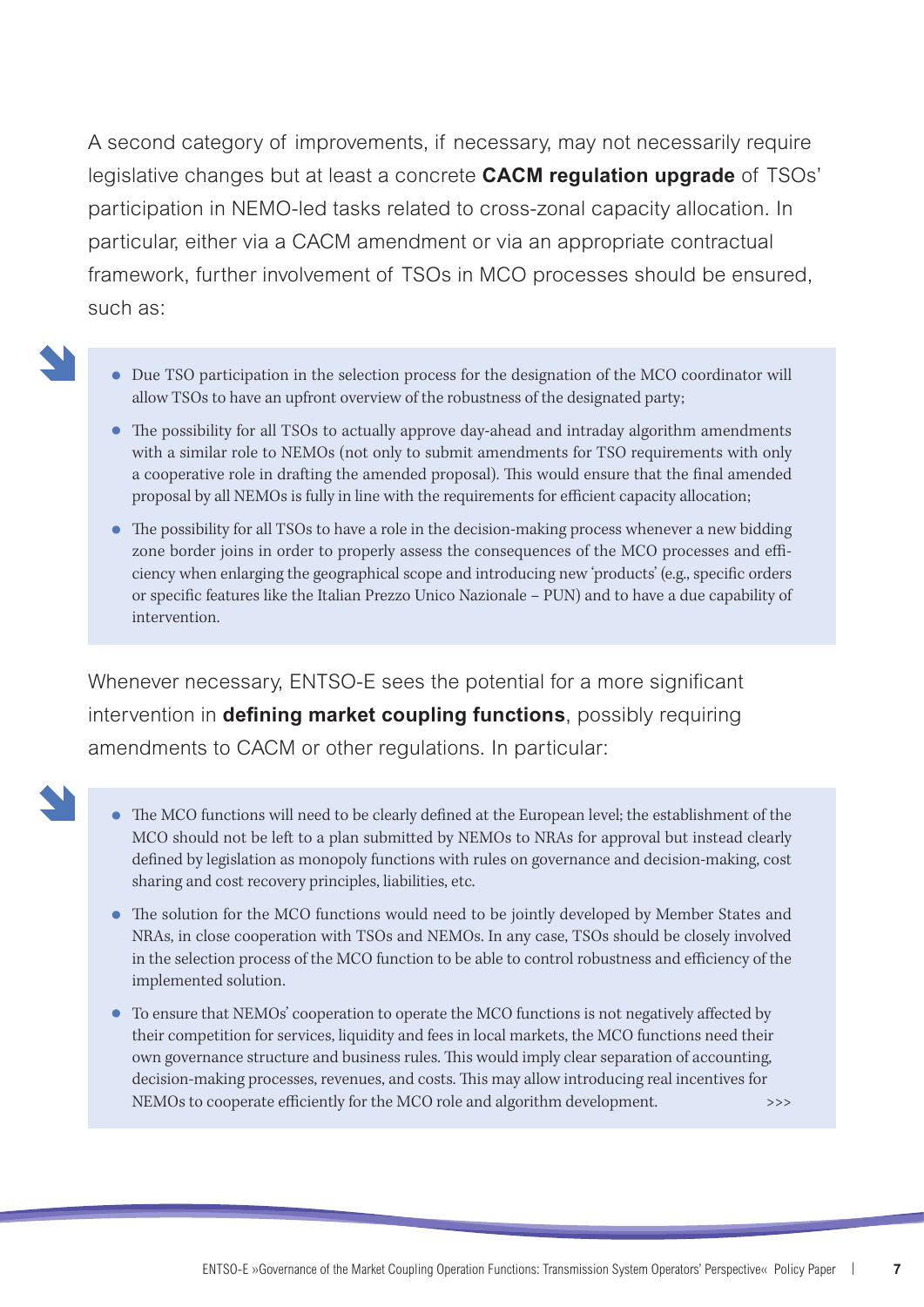#### >>>

At the same time, the separation of competitive activities from the ones related to MCO functions may be very challenging, especially in relation to the fact that MCO functions are essential for the allocation of cross-border capacities, which is a TSO core responsibility, but also for fixing the prices, which is vital for NEMOs. Member States should have the possibility to choose regional solutions in a coordinated manner, including the possibility of delegating the operational roles for matching of bids and offers (i.e., matching coordinator) to an entity with a national or regional monopoly, while maintaining competition on the other NEMO tasks, ensuring non-discrimination towards NEMOs, and duly considering the importance of MCO functions for the NEMOs. The operation of the single algorithm should be jointly assigned, similarly to the price coupling of regions (PCR) mechanism in place today, with rotating roles between different regions.

Depending on the success of regulated measures on the MCO functions, the EC, Member States, and NRAs, together with TSOs and NEMOs, should assess the need for possible further actions related to MCO solutions (establishment of solutions at the regional level, unbundling of MCO functions, etc.), and the respective roles of TSOs and NEMOs.